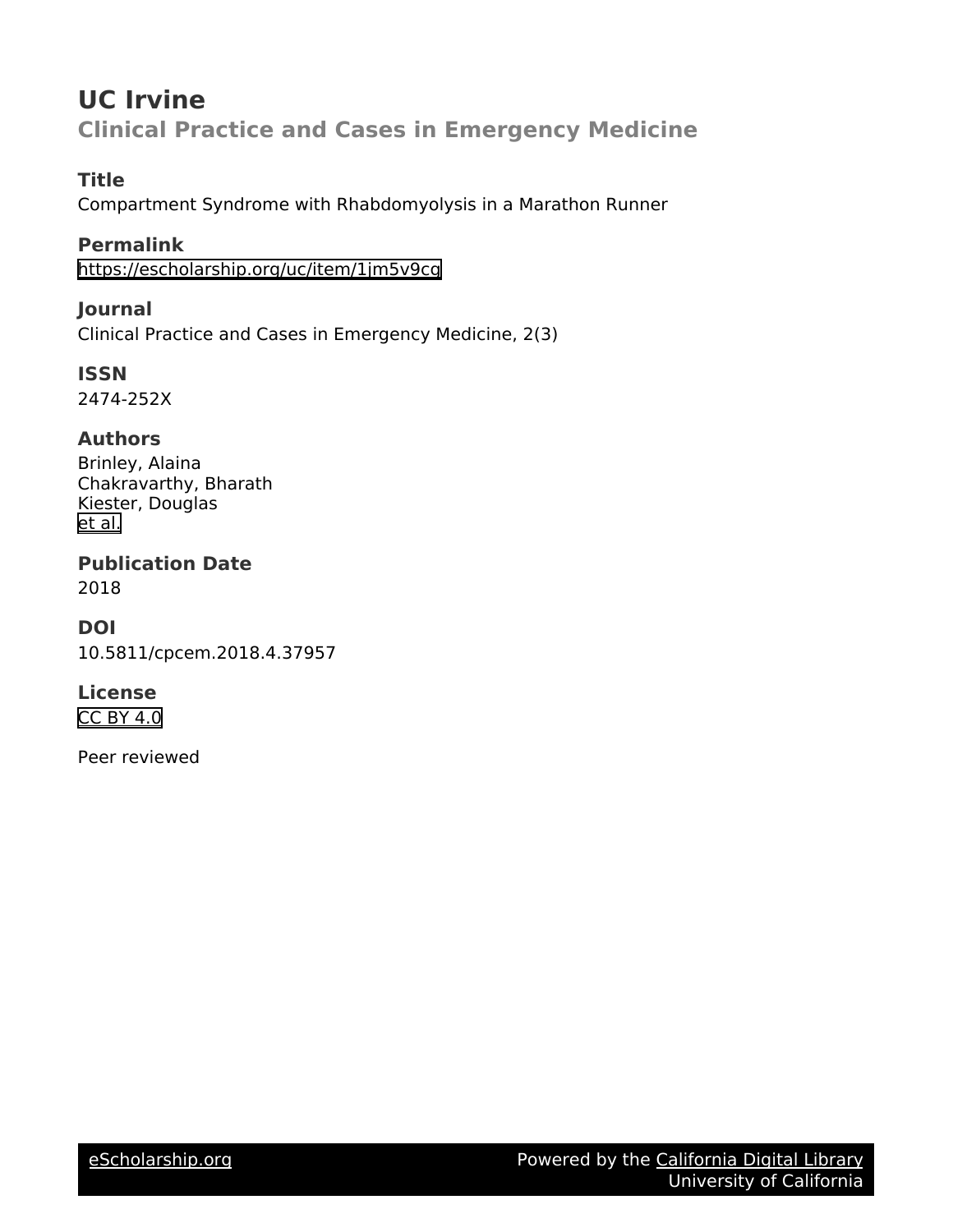# **Compartment Syndrome with Rhabdomyolysis in a Marathon Runner**

**Alaina Brinley, MD, PhD\* Bharath Chakravarthy, MD, MPH\* Douglas Kiester, MD† Wirachin Hoonpongsimanont, MD, MPH\* C. Eric McCoy, MD, MPH\* Shahram Lotfipour, MD, MPH\***

University of California, Irvine, Department of Emergency Medicine, \* Orange, California University of California, Irvine, Department of Orthopedics, Orange, †California

Section Editor: Manish Amin, DO Submission history: Submitted February 15, 2018; Accepted April 19, 2018 Electronically published June 12, 2018 Full text available through open access at http://escholarship.org/uc/uciem\_cpcem DOI: 10.5811/cpcem.2018.4.37957

> A 38-year-old female seasoned marathon runner presented to the emergency department (ED) with increasing right lower extremity pain after running two mid-distance races in one weekend. The patient had previously run many two-day races and longer distances, but recently had gained weight and had not been training. This case report details her presenting symptoms, evaluation, review of the literature, and treatment with attention to the factors that led to the development of her pathologies. [Clin Pract Cases Emerg Med. 2018;2(3):197-199]

#### **INTRODUCTION**

Acute compartment syndrome is a serious disease, which can result in severe morbidity and even mortality. Outcomes are progressively worse with delayed recognition of the diagnosis and the associated delayed treatment. The vast majority of compartment syndrome-associated injuries occur in relation to high-velocity trauma, fractures, and crush injuries. This article discusses the less-common cause: overuse and exercise. Many athletes are accustomed to significant muscle pain after training and events, which may delay the diagnosis. In addition, this patient used opiate painkillers after the races, which may have further delayed her presentation. To our knowledge, there is no previous report detailing a case of compartment syndrome after exercise, with concurrent use of opiate painkillers by the patient. This case report discusses a female recreational runner who presented to a tertiary care emergency department after two mid-distance running events in one weekend.

#### **CASE REPORT**

A 38-year-old female presented with right foot, ankle, and calf pain. Her past history was remarkable for a 55-pound weight gain in the prior six months due to being sedentary, and she had a history of meralgia paresthetica of her right lower extremity after a motor vehicle collision. The patient

stated that she had completed a 10K race (6.2 miles) two days prior to presentation and a half marathon (13.1 miles) one day prior to presentation when she noticed her right calf started "seizing up" during the second race. She then started to experience pain on the dorsal aspect of her right foot. The pain progressively worsened over the next 24 hours until she could no longer bear weight on the right lower extremity without severe pain. The pain was worse on the posterior/lateral leg and lateral ankle with associated foot numbness and burning in the sensory distribution of L2-S1. Her sensation was intact to light touch in the sensory distribution of L2-S1 and throughout her lower extremity, despite perceived numbness to the dorsal aspect of her foot and lateral calf. The pulses in her leg were 2+ in femoral, dorsalis pedis, and posterior tibial locations. She also cited intermittent pulling and tightness at rest and with active motion.

She had attempted her normal post-race remedies including ice, hot baths, ibuprofen and hydrocodone/ paracetamol. Nothing improved her pain. Stepping on the leg, moving, or touching the leg was extremely painful. Physical exam showed normal vital signs and was significant for an uncomfortable appearing, overweight woman. She allowed a limited physical exam; however, she refused to move the extremity actively or passively.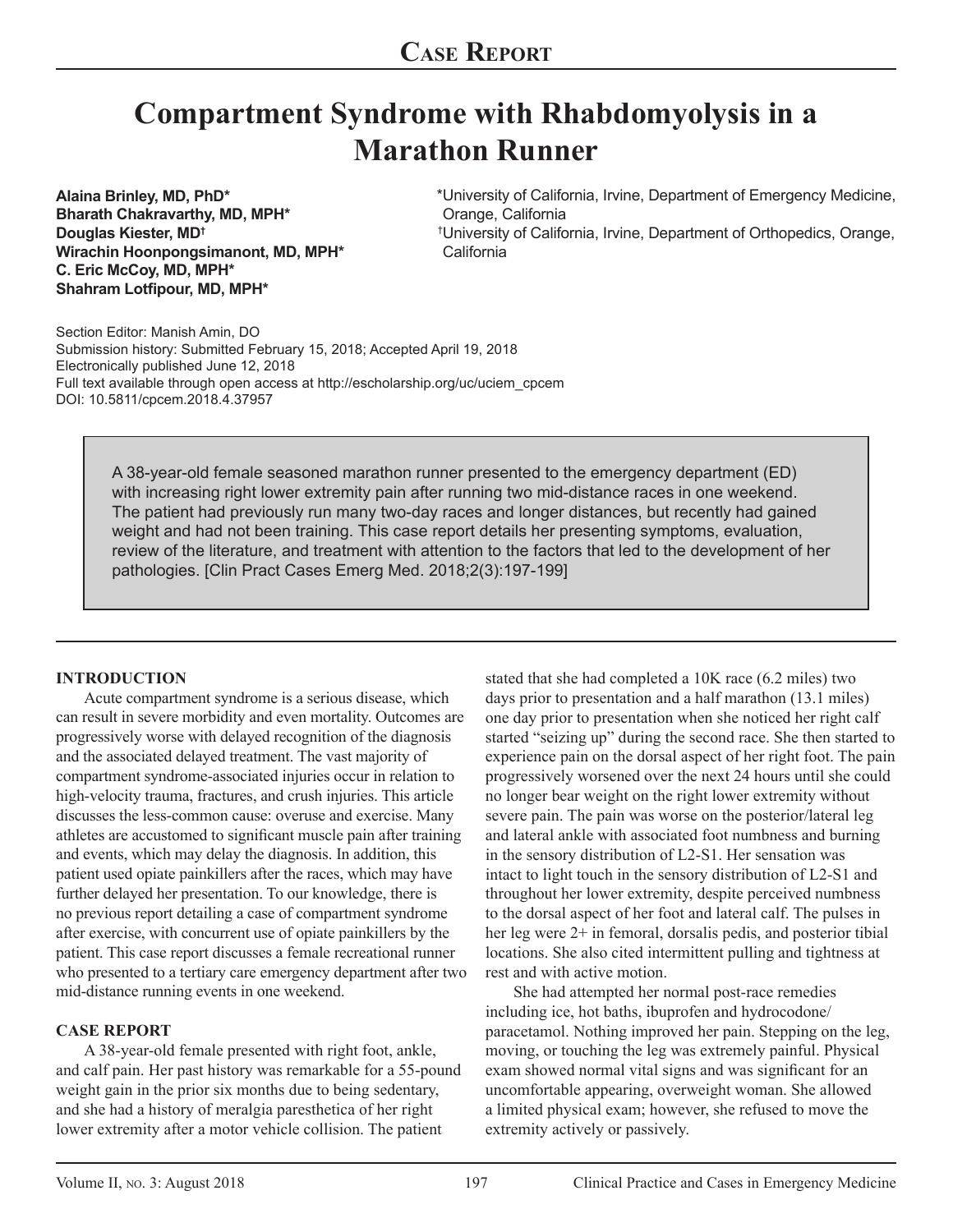A radiograph did not show a fracture and ultrasound did not show a deep venous thrombosis. Her creatinine kinase was 5533 (30 – 223 U/L). Intravenous fluid resuscitation was immediately initiated. Given that her pain seemed out of proportion to the exam, orthopedic surgery was consulted. Upon orthopedic evaluation, the patient was diagnosed with compartment syndrome based on the physical exam. She was taken to surgery for emergent lateral/anterior/superficial and deep posterior compartment (four-compartment) fasciotomy. Vacuum-assisted closure was placed on the fasciotomy wounds. A delayed primary closure of all of her wounds was done on postoperative day three. She was discharged the following day.

### **DISCUSSION**

Compartment syndrome is a relatively rare condition. The vast majority of cases occur in individuals who have had fractures, high-velocity trauma, or crush injuries.<sup>1</sup> However, compartment syndrome has also been reported with exercise, overuse injuries and post operatively. Many of the postoperative cases are due to poor positioning on the operating table of an extremity that was not part of the surgery.

In this case, the patient was a trained marathoner who usually participated in multiple, long-distance running races per year. Her deconditioning coupled with significant weight gain were major factors rendering her more susceptible to muscle overuse injury, which subsequently led to the development of her compartment syndrome. Additionally, the patient's narcotic use likely contributed to delayed presentation. There is no previous literature describing the use of narcotics by endurance athletes for post-workout pain. This represents a unique presentation of compartment syndrome and is significant given the current national focus on the opioid epidemic and overuse of narcotic pain prescriptions. The patient presented in this case was using narcotics inappropriately, which provides another example of a risk for over-prescription of narcotics by providers.

Each muscular compartment is a tightly-closed anatomic container that has very little capacity to expand. After an injury, the muscle begins to swell due to increased blood flow to the injured area. In some cases, the swelling is extreme and leads to microvascular and venous dysfunction and collapse. This in turn leads to decreased venous outflow and further engorgement of the muscle, which then causes a continuous rise in compartment pressure. This can also lead to extravascular fluid collections and edema. When the compartment pressure rises to a level higher than the blood pressure, the muscle becomes ischemic and then necrotic, resulting in rhabdomyolysis, which then results in myoglobinemia. It is the myoglobinemia that interferes with kidneys and cardiac function and is the major cause of death in these cases. This process was already well underway in our patient at the time of presentation, which is why her

### *CPC-EM Capsule*

What do we already know about this clinical entity?

*Compartment syndrome is a well-characterized disease that usually occurs secondary to trauma, fracture, or overuse injury.*

### What makes this presentation of disease reportable?

*This patient was a seasoned marathoner who had become deconditioned, ran two races in as many days, and then used narcotic pain medication to treat her post-run pain.*

What is the major learning point? *Narcotic medication should not be used for postexertional pain as it may mask injuries, such as compartment syndrome, and delay presentation.*

How might this improve emergency medicine practice?

*Emergency medicine practitioners should be cautious prescribing opiates as patients may use the medication for conditions other than the intended condition.*

creatinine kinase was so high. Although compartment syndrome is a clinical diagnosis, a measured value of compartment pressure above 30 mm Hg above the diastolic blood pressure can also make the diagnosis. Modalities of treatment include conservative monitoring of compartment pressures and emergent fasciotomy.2,3

The treatment for most acute compartment syndrome is emergent decompression of each involved compartment. This is managed surgically by making a longitudinal incision into the fascia. In a successful compartment syndrome fasciotomy, the pressurized muscle will decompress with an immediate color change noted from a dark purple to a bright red. If the compartment is not successfully treated, the muscle develops scar tissue, the nerves die, and circulation is permanently compromised. Permanent disability can result including extremity motor/ sensory deficits, loss of all motion, even passive motion, and severe dysesthesias. Any of these conditions can lead to the extremity being amputated.<sup>4</sup>

Glass et al. completed a systematic review of